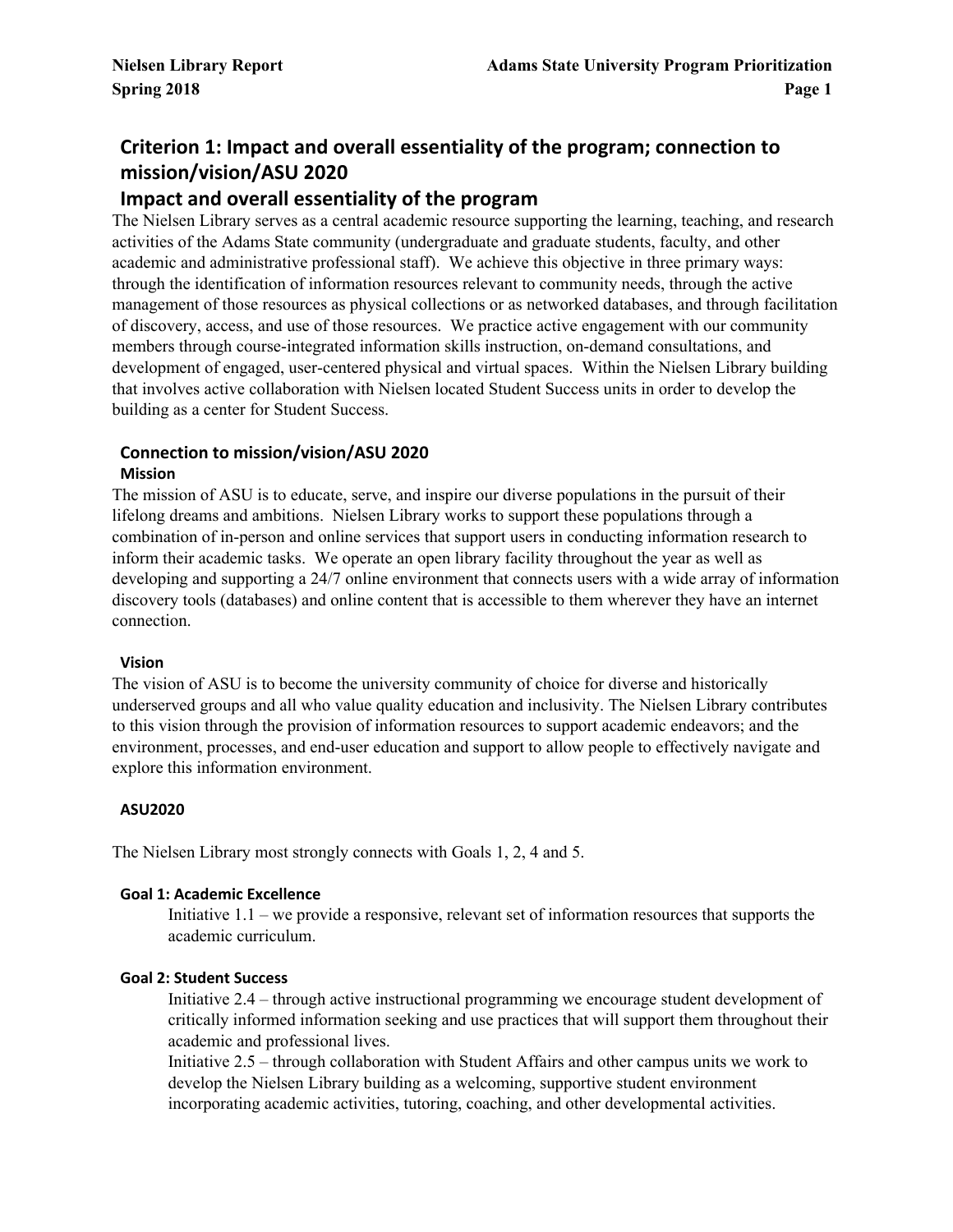Initiative 2.6 – through ongoing development of library resources, programming, and spaces we work to identify and remove obstacles to students academic success

## **Goal 4: Access and Affordability**

Initiative 4.2 – through efficient collaboration with faculty, with other libraries, and broader communities, we continually work to maximize information resource sharing with other libraries, achieve economies of scale around information resource purchases and licensing, and explore adoption of open or communal information resources as curricular materials.

## **Goal 5: Community Relations**

Initiative 5.4 – serve as a resource for San Luis Valley residents, in particular for small business development, SLV cultural and memory organizations, and K-12 curricular activities through provision of programming or services as fits with our academic priorities.

# **Criterion 2: Quality of the Program Outcomes**

The quality of the Nielsen Library's services and resources is measured somewhat differently that academic programs, but is strongly connected to those academic programs. The information resources that we purchase, license, or connect to for our users are defined significantly by the academic program footprint on campus. We engage in thoughtful and cost-efficient management of our portfolio of services, and will engage in a comprehensive review of our portfolio following the higher-level review of academic programming. Our services, including instructional engagement, will also be shaped by academics, including incorporation of the Adams Pathways Undergraduate Curriculum. We work to create an appropriate set of resources that supports student success.

# **Criterion 3: Demand for the Program**

On average, the Nielsen Library building, and library services, are used quite regularly by the ASU community.

- 1968 Average weekly entries into Nielsen via public entrances in AY 17/18 (To Date -Public Entrance Gate Counts - gathering this metric resumed in Fall 2017).
- 8075- Unique physical items borrowed from Nielsen collections by ASU patrons in CY2015
- CY 2016 Electronic Resources usage
	- o 49,000 Site visits to [www.adams.edu/library](http://www.adams.edu/library)
	- o 16,203 Authenticated off-site visits to electronic resources (2053 unique users)
	- o 36,205 Searches in Nielsen Library EBSCO Discovery (our integrated Discovery Layer service)
	- o 71,714 Searches in PIKA, our online catalog interface (NOTE: 36,205 of those are via the Nielsen Library EBSCO Discovery service noted above - Pika is one target for EDS)
	- o 94,449 Downloads of full-text content from EBSCO resources and other licensed resources
	- o 1082 Uses of other full-text online periodicals
	- o 12,000 ebook views on eBrary
- 1893 Reference consultations provided by Nielsen Library staff in CY 2017. 78% of these were from the ASU community, 22% from the broader non-ASU community.
- 1100 (approx) Students reached through 70 course-integrated instructional activities.
- The Library provides for-credit instruction in LS225: Research Skills in the Behavioral Sciences as part of the degree requirement for undergraduate Psychology and Sociology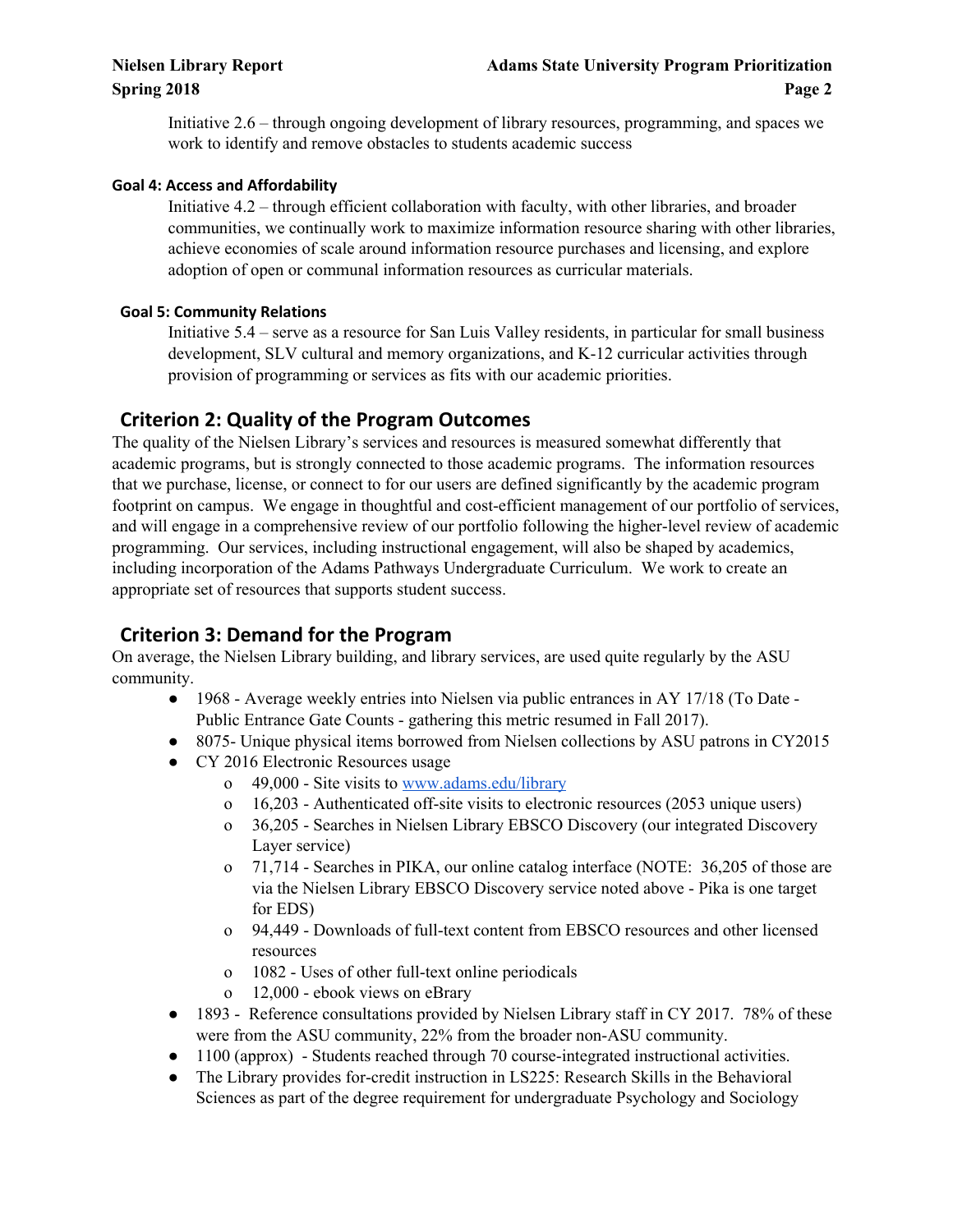students. Every year the Library provides anywhere from 4-6 different sections of this course in Fall and Spring Terms to well over 100 students overall per academic year.

• Provided several sessions to area K-12 institutions, significantly at the Middle and High School level, for academic programming such as History Day research. These site visits also serve as recruitment-like outreach to the community.

# **Criterion 4: Size, Scope and Productivity of the Program Staff**

The Nielsen Library currently has 7 full-time, staffed positions, including the Library Director, 4 functionally based librarian positions, and two State Classified support positions. All of the Librarian positions (Director and the Librarians) serve as liaisons to the different academic departments and programs on campus, in order to engage with those faculty and students in order to understand the academic needs for information resources (e.g. which resources to acquire or incorporate into our environment, how to most effectively facilitate discovery, access, and use of those resources, and to engage in mindful preservation and stewardship of purchased or acquired resources as institutional investments).

## **Service to Campus**

The Nielsen Library serves both as an information resource in support of academics and research to the campus community through collections and services, as well as a vital campus space for student studies, engagement, and community building.

## **Technologies**

The Nielsen library is a heavy user of technologies, in particular networked computing resources. We utilize these to develop and maintain our catalog of resources, our management and maintenance tools, to provide an effective user environment for connection to information databases and content, and increasingly, to support students and researchers in the creation and management of their own information (currently the Institutional Repository, and moving forward, through the development of student ePortfolio's in the Pathways curriculum). The Library relies on ASU Computing Services, AITC, and Campus Communications for parts of this technology environment; but also works with external organizations for selected elements such as our catalog, discovery and database tools, and purchased/licensed e-content including online journal and book resources). Working with these external entities such as the MARMOT Library Consortium, OCLC, RapidILL, Prospector, and various information vendors allows for cost-effective and scalable approaches to providing these information resources to the campus.

# **Criterion 5: Cost & Benefit of the Program**

## **Cost**

FY17 Budget expenditures Salaries

- \$481,619 Salaries & Benefits
	- This is for 5 Academic Professional Librarians (Director, Access Services, Instructional Services, Electronic Resources and Discovery, and Collections/Technical Services), and two Classified Staff (Circulation Manager and Resource Sharing Technician)
- \$64,700 Campus Work Study and Campus Hourly
- \$21,208 Operating Supplies (general supplies, furniture/fixtures costs, events programming, staff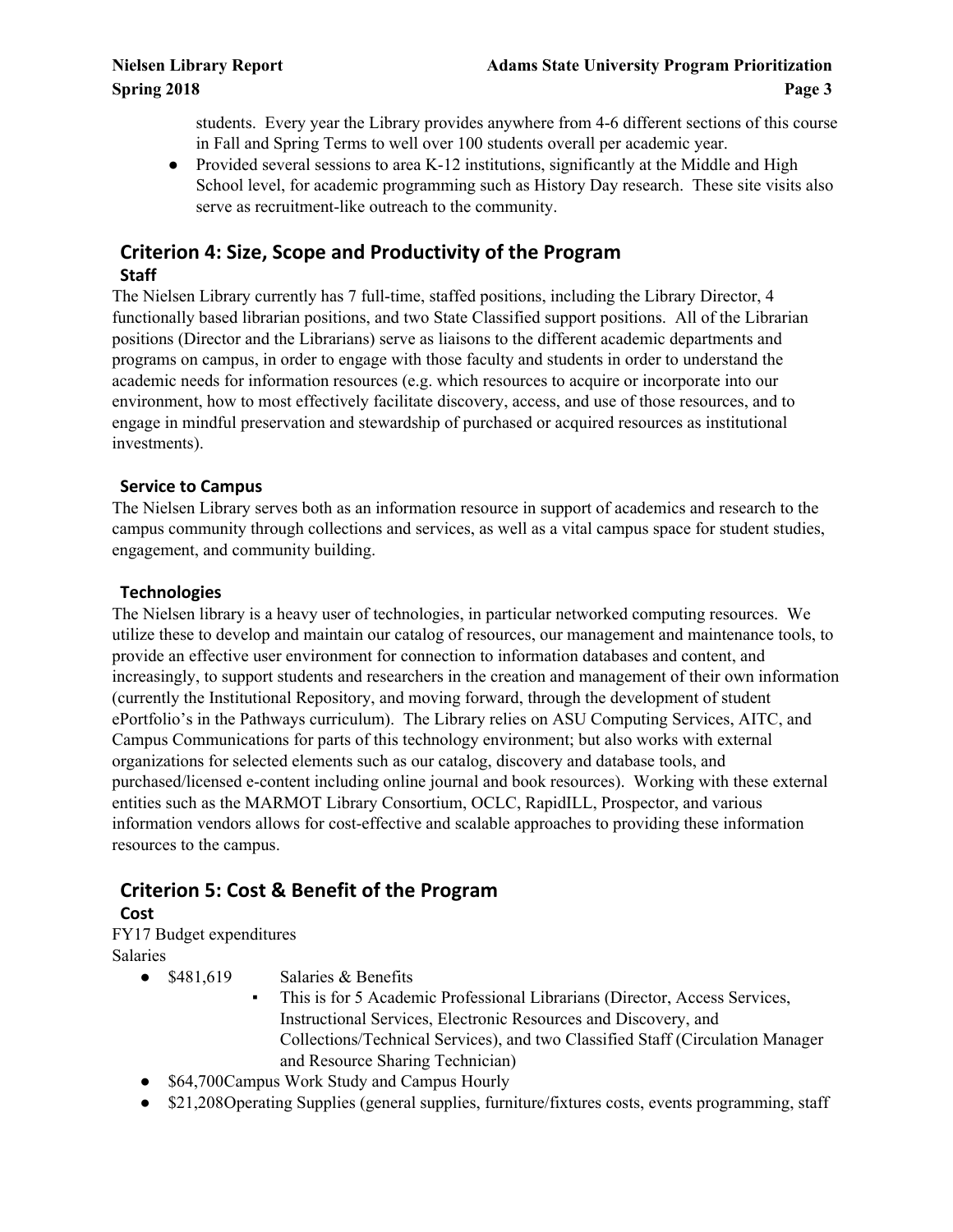development)

• \$318,381 Information Resources and Services (content + supporting services)

## **Funding Sources**

Nielsen Library funding comes primarily from an institutional allocation, a small amount of library-related grant funding (LSTA and State of Colorado), and contributions from ASU Title V grants and departmental funding for some strategic services and resources including the EDS Discovery Layer service, ProQuest Dissertations and Theses, and some additional full-text content resources. These last extra-library funded resources will need to be institutionalized at some point before existing funding streams cease.

## **Benefit of the Nielsen Library**

The Nielsen Library's benefits to the campus include a more efficient and economic model for acquiring scholarly content and information resources on behalf of the broader community; the development and provision of search environments and tools that maximize efficient discovery and access practices for our users; appropriate stewardship of those acquired resources for continued use by future generations of users; and effective collaborations with other libraries across the state and nation for resource sharing. Additionally, the Library collaborates with teaching faculty and other academic support staff to develop programming and facilitated learning resources to maximize student capabilities to develop critically informed information research skills. Please see more specific use metrics above in Criterion 3 for further illustration of service usage.

# **Criterion 6: Staff and Program Strengths and Accomplishments**

Measures for this area differ from those of direct academic departments. Librarians at ASU do not hold either rank nor tenure and as such, are neither called upon, nor appropriately supported through time or other resources, to engage in extensive research programs. Service obligations are mainly at the local levels for most librarians.

## **Staff credentials, skills, flexibility, breadth/depth, etc.**

Academic Librarianship is a specialized field more akin to Information Technology, Academic and Student Support, and related fields. The questions and new learning to be gained are significantly applied in nature and both emerge from and relate to the library as an operational organization, and less with the more abstract information sciences disciplinary questions. Professional development through interaction with colleagues in other environments, and engagement with professional development programming in person, or virtually, is critical in order to remain engaged and current with best practices in the field. Quality of the curriculum

Attainment of the Master's Degree in Library/Information Science from an American Library Association accredited program (or articulated non-US equivalent) is considered the terminal degree for practicing academic librarians. The academic library field has not as of yet developed a strong tradition of highly formalized certification or post-degree continuing education, although some such opportunities do exist, significantly in the instructional design and delivery area and in other highly technical aspects of the profession such as Electronic Resources Management or Research Data Management.

Through their liaison work, Nielsen librarians engage with the ASU faculty to identify and develop effective integration of information seeking skills development into curricular activities.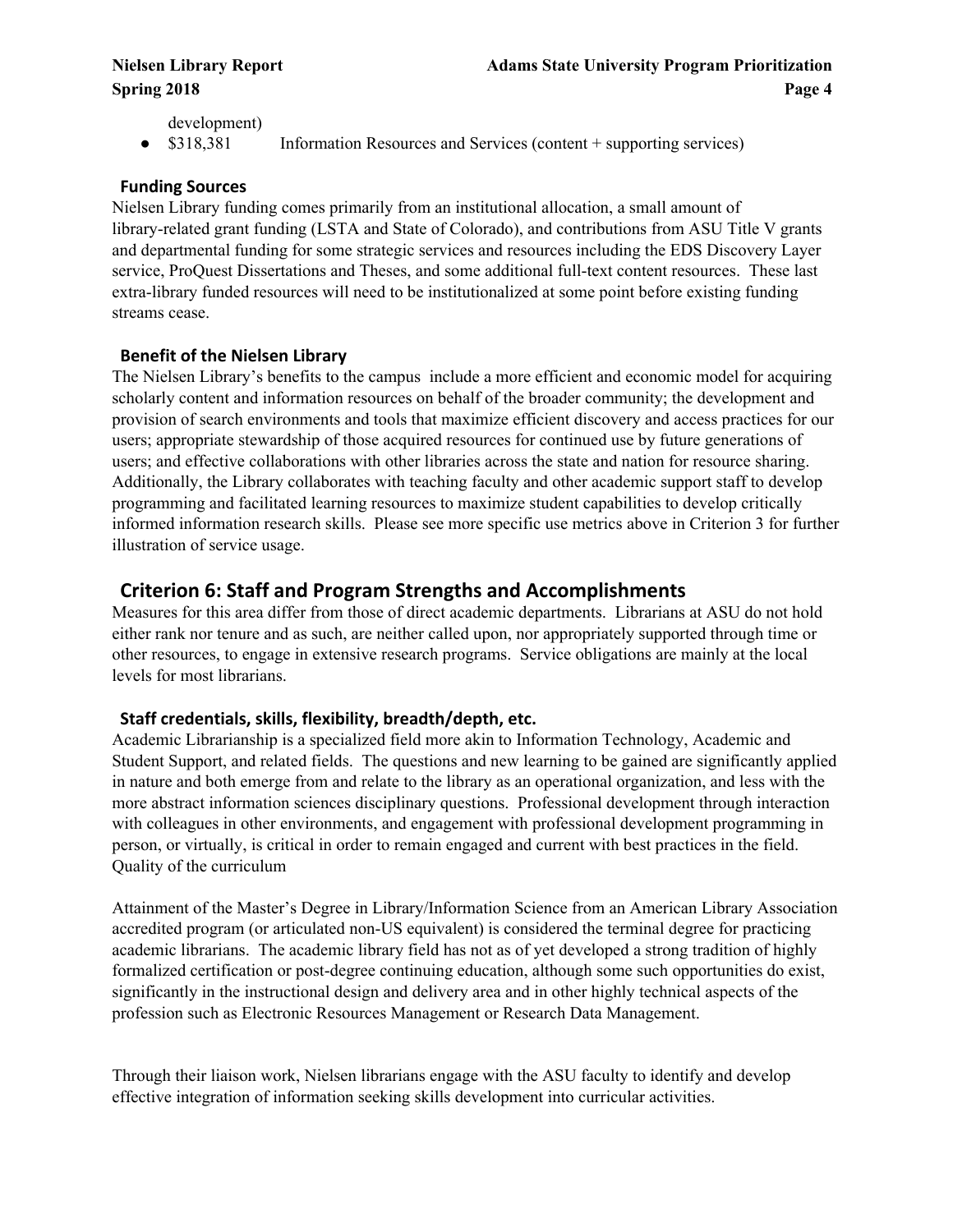Library Classified Staff or other non-librarian roles also call for more specialized, often highly technical, work practices and skill sets.

## **Quality of physical, online, or other resources Physical**

The Nielsen Library building is approximately 40 years old and is in need of at least some minimal maintenance work in order to remain effectively useable. The most prominent physical element in strong need of repair are the buildings public entrances. These doors are extremely heavy, and perhaps with deteriorating fixtures. They are very cumbersome and difficult to operate, a state that is widely noted by staff, students, and faculty alike. Other fixtures or furnishings in need of revision include window hangings, lighting, building signage, and at least some recurring repair and/or replacement of furniture and other fixtures.

## **Resources**

The Library has significant investments in printed and other tangible format information resources, as well as a certain amount of special or unique collections that have been donated to the university and the library. As a result, the library will continue to devote some amount of effort and other resources towards preservation and stewardship of those collections.

Additionally, the library will continue to purchase certain numbers of physical (e.g. printed or other tangible format) collections resources for the foreseeable future. This is driven by three different factors: first, it may still be the most effective, prefered format for use; second, an electronic format may be too costly or lacking a preservation strategy, or in some other ways prove impractical; and third, in order to participate in resource sharing networks and ILL practices, we have to have content to 'lend' on the network in order to be able to 'borrow' on the network. At present, a significant majority of licensed electronic content cannot be 'shared' via ILL networks and practices.

### **Space**

In addition to more customary or routine physical plant maintenance needs, as noted above, as a dynamic and highly used student space on campus, the university should explore opportunities for re-design of physical user spaces in order to reflect current student populations study and academic work practices. Redesign of staff spaces is another area that will need resources from time to time as reflects changing staffing numbers, work practices, or for other factors.

## **Equipment**

Equipment is an ongoing dynamic in a modern academic library. This is true both for collections and other resource development practices, but also for end-user technology and study practices needs. Technologies, particularly information technologies, are evolving at a rapid pace, and the Nielsen Library will always be in communication with Computing Services, AITC, end-users, and our own industry communities to identify and prioritize strategic technology choices and actions.

### **Personnel**

As the academic library continues to evolve in pace with information resources, and with our user populations, our need for different staff skills and practices will also evolve. Case in point - it is just within the past 10 years that the need for Electronic Resources Management has become a crucial skill set that is required in order to develop and support a library that provides content and services via networked